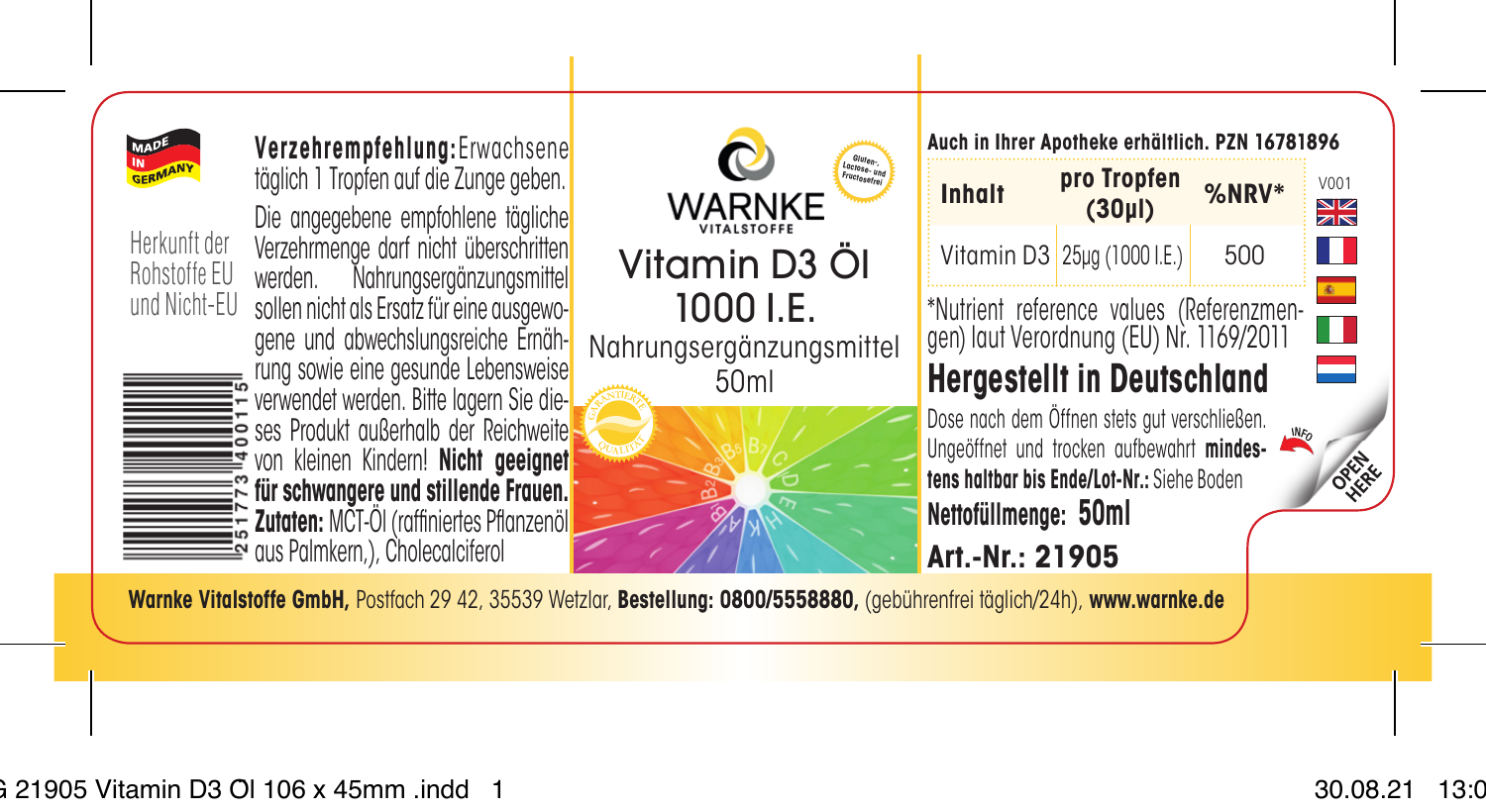WG 21905 Vitamin D3 OI 106 x 45mm .indd 2 30.08.21 13:03

and the contract of the contract of the contract of the contract of the contract of the contract of the contract of the contract of the contract of the contract of the contract of the contract of the contract of the contra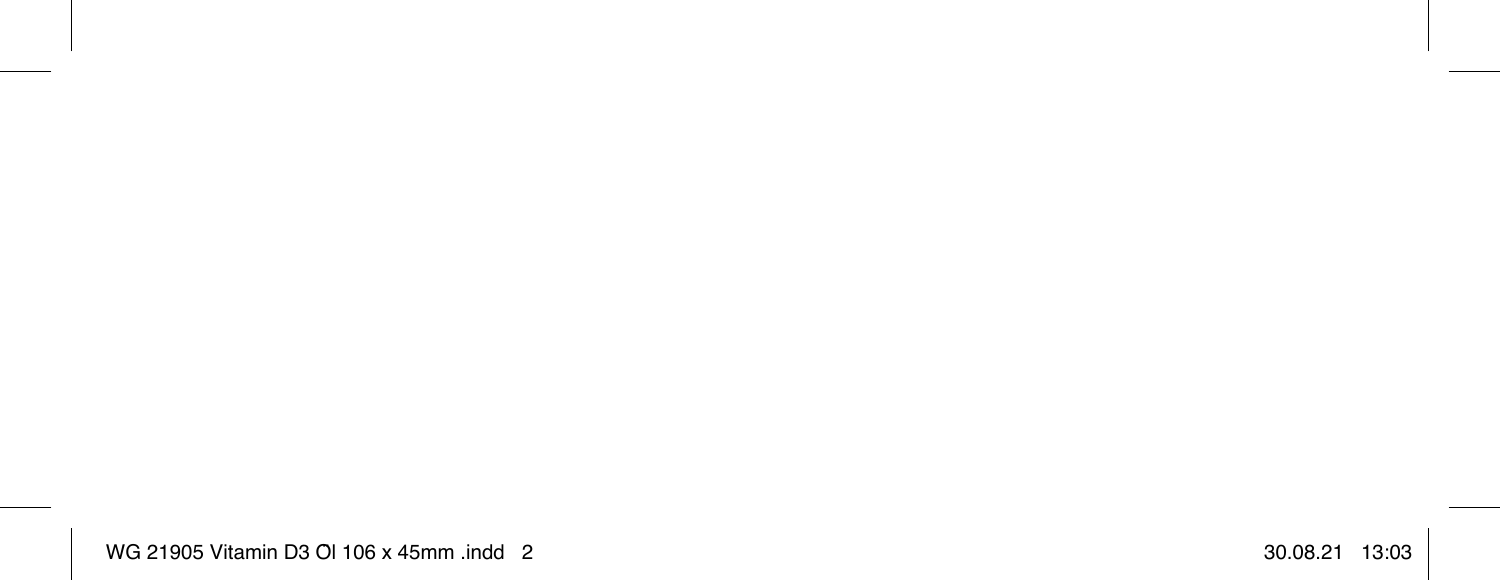**Directions:** Adults apply 1 drop daily to the tongue.

Do not exceed the recommended daily intake. Food supplements should not be used as a substitute for a balanced and varied diet or a healthy lifestyle. Keep out of reach of children! Not suitable for pregnant and breastfeeding women.

Ingredients: MCT oil (refined vegetable oil from palm kernel), cholecalciferol

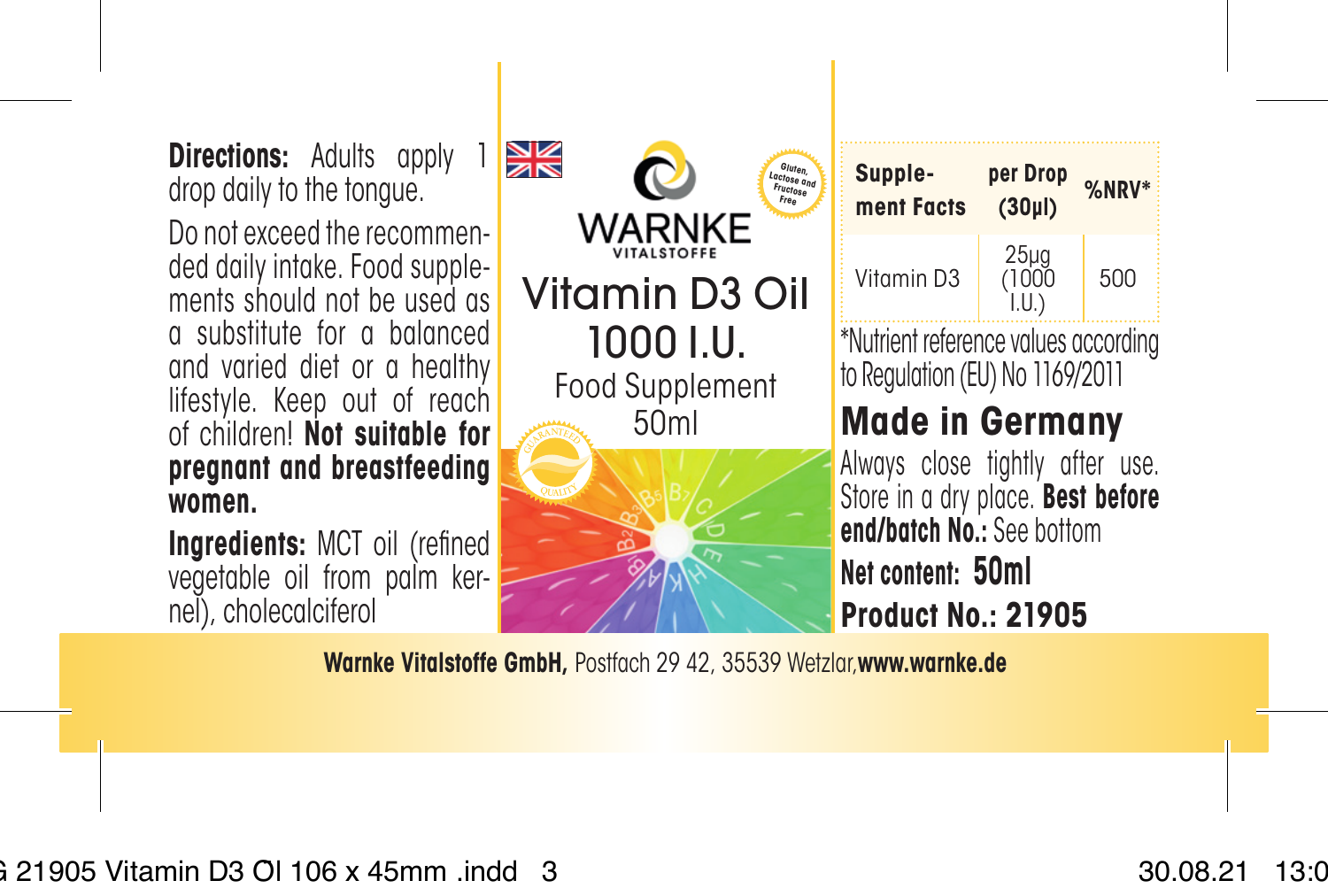**Posologie:** Adultes, 1 goutte par jour sur la langue.

La dose quotidienne recommandée ne doit pas être dépassée. Les compléments alimentaires ne doivent en aucun cas se substituer à une alimentation variée, équilibrée et à un mode de vie sain. Tenir le produit hors de portée des enfants. Ne convient pas aux femmes en ceintes et allaitantes.

Composition: Huile TCM (triglycérides à chaîne moyenne, à base d'huile de palmiste), cholécalciférol

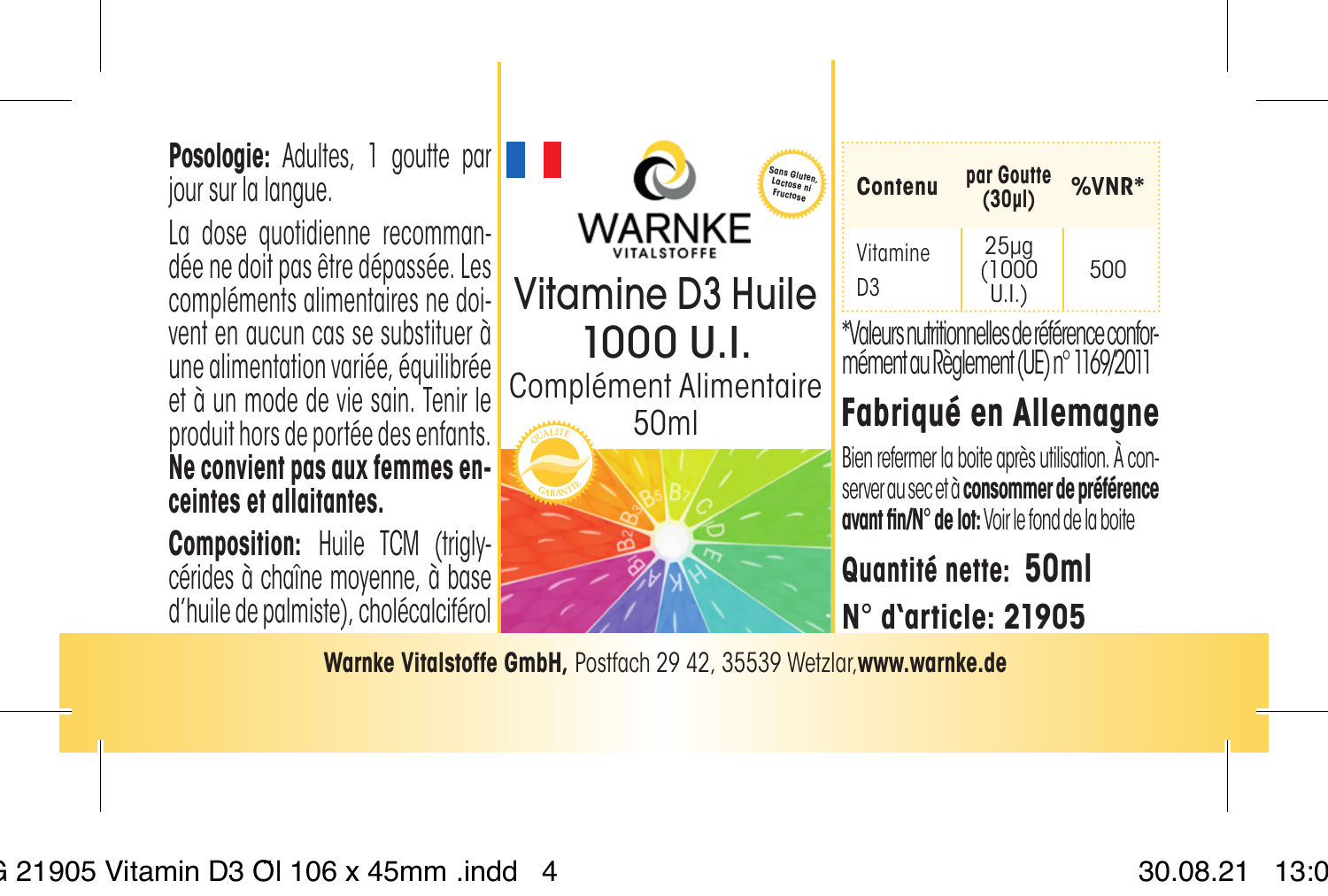Recomendación de consumo: Adultos, colocar 1 gota al día sobre la lengua.

La dosis diaria expresamente reco mendada no debe ser sobrepasada. Los complementos alimenticios no deben utilizarse como sustituto de una dieta equilibrada. Mantenga este producto fuera del alcance de los mujeres embarazadas o en período. de lactancia.

Ingredientes: Aceite TCM (aceites vegetales refinados de semilla de pal ma), colecalciferol (vitamina D)

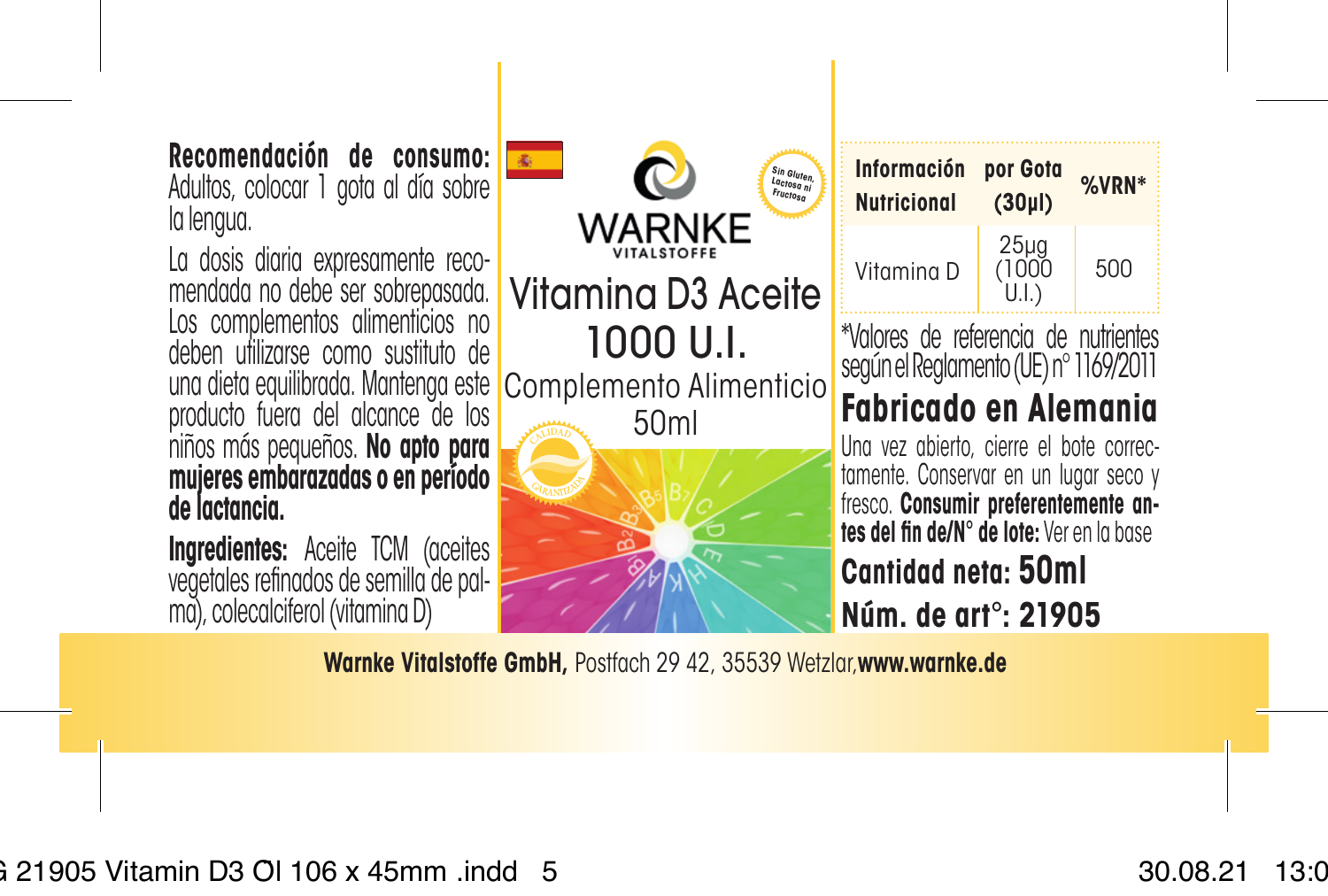Posologia consigliata: Adulti, al giorno 1 goccia sulla lingua.

Non superare la dose giornalie- ra consigliata. Gli integratori ali mentari non vanno intesi come sostituti di una dieta varia ed equilibrata e di uno stile di vita sano. Si prega di tenere questo prodotto fuori dalla portata dei bambini. Non adatto per don ne in gravidanza o durante il periodo d'allattamento.

Ingredienti: Olio MCT (olio vegetale raffinato di palmisto), colecalciferolo